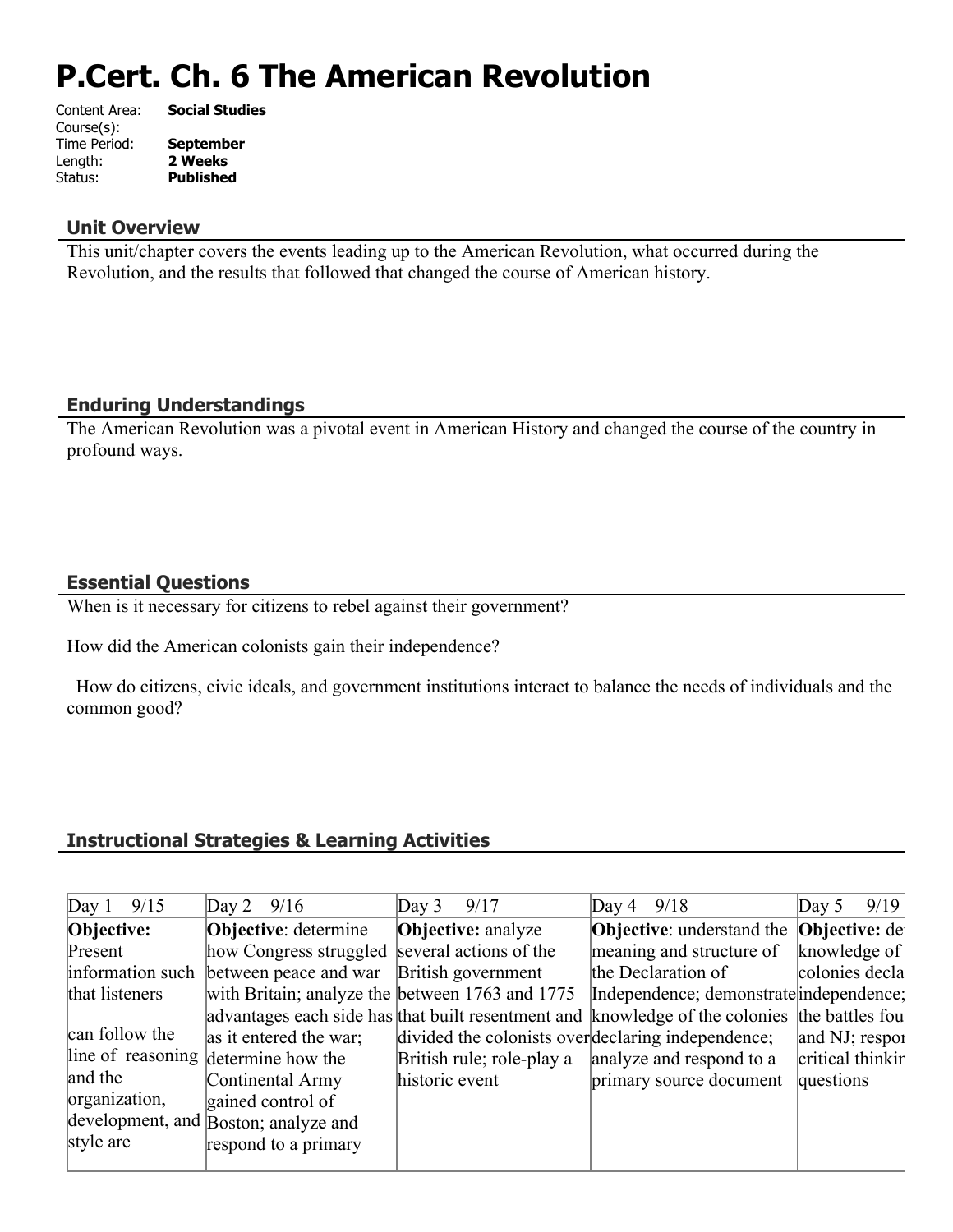| task, purpose, and<br>audience; |                                                        | 1. In groups of 3,           | 1. review homework: p.                               |                      |
|---------------------------------|--------------------------------------------------------|------------------------------|------------------------------------------------------|----------------------|
|                                 |                                                        |                              |                                                      |                      |
|                                 |                                                        |                              |                                                      | 1. complete 6.       |
|                                 | Procedure:                                             | students will re-enact       | $176 \#1 - 7$                                        |                      |
|                                 |                                                        | Colonial Town Hall           | 2. complete 6.2 entrance                             | $ 2.$ independent    |
| Procedure:                      | 1. review homework: 6.1                                | Meeting:                     |                                                      | 3. in pairs, stai    |
|                                 | armies chart                                           |                              | slip and correct.                                    | assessment qu        |
| $\ln$ Share $9/11$              |                                                        | 2. distribute student        | 3. View <i>John Adams</i> DVD page $185 \#1-5$       |                      |
| assignment                      | 2. complete 6.1 entrance Role cards of historical      |                              | excerpt of writing the                               |                      |
|                                 | slip: respond to John                                  | figures                      | Declaration of                                       |                      |
| $\beta$ . read 6.1              | Adams quote                                            |                              | Independence (Part 2-                                |                      |
|                                 |                                                        | 3. distribute "Preparing"    | Scene 5 "Long Hoped for                              | <b>Assessment:</b> ‹ |
| $\beta$ . Distribute 6.1        | $\beta$ . put students into                            | for the Colonial Town        | Separation" starts at 57:18                          | assessment qu        |
| American v.                     | groups of $3$                                          | Meetings" student            | ends at 59:27. Then skip to                          |                      |
| <b>British Armies</b>           |                                                        | instructions for the 4       |                                                      |                      |
|                                 | chart and students <sup>[4]</sup> . introduce Colonial | town meetings                | $1:00:30$ and play until<br>$1:04:20$ . Then skip to |                      |
| complete in pairs               | <b>Town Meeting History</b>                            |                              |                                                      | Homework:            |
|                                 | Alive activity                                         | 4.Distribute                 | $1:07:11$ and play until the                         |                      |
|                                 |                                                        | "Representing Your           | end which is $1:28$ .)                               | Finish assessn       |
|                                 |                                                        | Historical Figure"           | 4. Analyzing Excerpts                                | questions            |
| Assessment: 9/11                |                                                        | instructions steps 1-3       | from the Declaration of                              |                      |
| homework, chart                 | Assessment: homework                                   |                              | Independence: distribute                             |                      |
|                                 | chart, entrance slip                                   | 5. Students re-enact the     | excerpt slips A-G in                                 |                      |
|                                 |                                                        | <b>Colonial Town Hall</b>    |                                                      |                      |
|                                 |                                                        | Meetings. Grade              | modern language.                                     |                      |
| Homework:                       |                                                        | participation.               | 5. With partner, match the                           |                      |
| finish 6.1 chart                | Homework: none                                         |                              | modern language excerpt                              |                      |
|                                 |                                                        |                              | slips with the actual                                |                      |
|                                 |                                                        |                              | excerpts from the                                    |                      |
|                                 |                                                        | <b>Assessment: Town Hall</b> | Declaration.                                         |                      |
|                                 |                                                        | Meeting re-enactment         |                                                      |                      |
|                                 |                                                        |                              | 6. Identify the Principle of                         |                      |
|                                 |                                                        |                              | Government which is                                  |                      |
|                                 |                                                        |                              | expressed in each of the                             |                      |
|                                 |                                                        | Homework: read 6.2 and       | seven excerpts from the                              |                      |
|                                 |                                                        | complete p. $176 \#1 - 7$    | Declaration of                                       |                      |
|                                 |                                                        |                              | Independence, writing the                            |                      |
|                                 |                                                        |                              | numbers of the principles                            |                      |
|                                 |                                                        |                              | in the chart. Underline the                          |                      |
|                                 |                                                        |                              | portions of the excerpts                             |                      |
|                                 |                                                        |                              | that support your choices.                           |                      |
|                                 |                                                        |                              |                                                      |                      |
|                                 |                                                        |                              |                                                      |                      |
|                                 |                                                        |                              |                                                      |                      |
|                                 |                                                        |                              | <b>Assessment:</b> homework,                         |                      |
|                                 |                                                        |                              | entrance slip, primary                               |                      |
|                                 |                                                        |                              | source document analysis                             |                      |
|                                 |                                                        |                              |                                                      |                      |
|                                 |                                                        |                              |                                                      |                      |
|                                 |                                                        |                              |                                                      |                      |
|                                 |                                                        |                              | Homework:                                            |                      |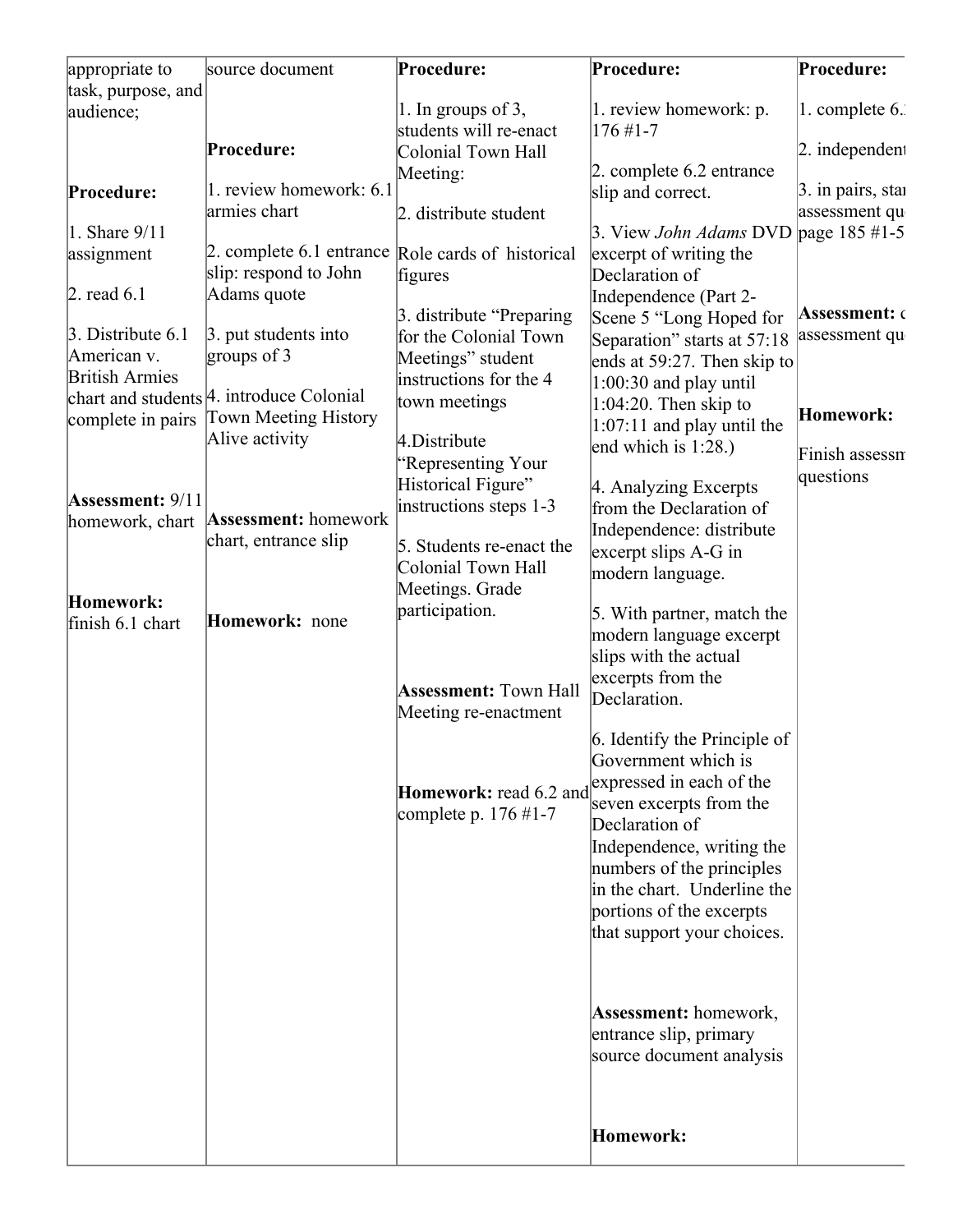| Date: | Day $7$<br>9/23                                                                                                                                                                                                                                                                                  | 9/24<br>Day 8                                                                                                                                                                                                   | Day $9$<br>9/25                                                                                                                  |  |
|-------|--------------------------------------------------------------------------------------------------------------------------------------------------------------------------------------------------------------------------------------------------------------------------------------------------|-----------------------------------------------------------------------------------------------------------------------------------------------------------------------------------------------------------------|----------------------------------------------------------------------------------------------------------------------------------|--|
|       | <b>Objective:</b> understand the<br>role of women in the war;<br>analyze the choices African<br>Americans had during the<br>war; explain how the war was questions; analyze the role<br>fought on the frontier and at<br>sea; demonstrate knowledge<br>of fighting for liberty on<br>many fronts | <b>Objective:</b> determine why<br>Britain decided to start<br>fighting in the South;<br>respond to critical thinking<br>geography played in the<br>war; analyze primary<br>sources; identify points of<br>view | Objective: demonstrate<br>knowledge of the American<br>Revolution<br>Procedure:<br>1. Complete C6 test<br>2. Silently read $7.1$ |  |
|       | Procedure:                                                                                                                                                                                                                                                                                       | Procedure:                                                                                                                                                                                                      |                                                                                                                                  |  |
|       | 1. Review homework: 6.4 GR 1. review homework: p. 195 Assessment: C6 test<br>$\&R$                                                                                                                                                                                                               | #1-6                                                                                                                                                                                                            |                                                                                                                                  |  |
|       | 2. Read Women in the<br>Revolution on p. 190<br>followed by whole class<br>discussion                                                                                                                                                                                                            | $\vert$ 2. In pairs, respond to<br>Geography Skills Critical<br>thinking questions on pg.<br>192 #1-3                                                                                                           | <b>Homework:</b> finish reading<br> 7.1                                                                                          |  |
|       | $\beta$ . Complete 6.4 quiz                                                                                                                                                                                                                                                                      | 3. Read Geography and<br>History p. 193                                                                                                                                                                         |                                                                                                                                  |  |
|       | <b>Assessment:</b> 9/11 discussion:<br>homework                                                                                                                                                                                                                                                  | $ 4. p. 197$ analyzing primary<br>sources and identify points<br>of view                                                                                                                                        |                                                                                                                                  |  |
|       | Homework: read 6.5 and<br>complete p. $195 \text{ #}1-6$                                                                                                                                                                                                                                         | <b>Assessment:</b> p. 192, 193,<br>195, $&$ 197 questions; class<br>discussion                                                                                                                                  |                                                                                                                                  |  |
|       |                                                                                                                                                                                                                                                                                                  | Homework: study for C6<br>test                                                                                                                                                                                  |                                                                                                                                  |  |
|       |                                                                                                                                                                                                                                                                                                  |                                                                                                                                                                                                                 |                                                                                                                                  |  |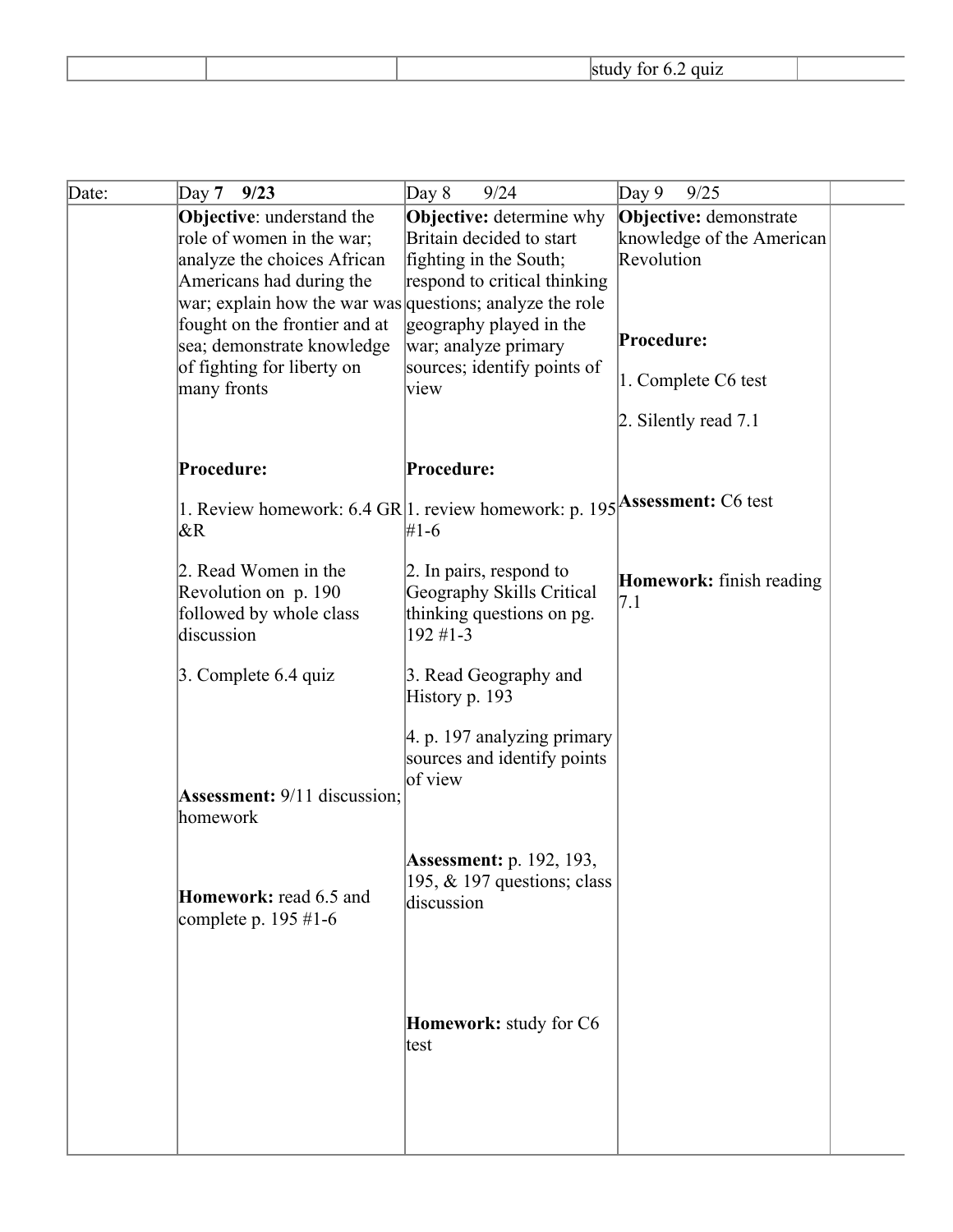# **Integration of 21st Century Themes and Career Exploration**

| <b>CRP.K-12.CRP2</b> | Apply appropriate academic and technical skills.                                                                                                                                                                                                                                                                                                                                                                                                                                                                                                                                                                                                                                  |
|----------------------|-----------------------------------------------------------------------------------------------------------------------------------------------------------------------------------------------------------------------------------------------------------------------------------------------------------------------------------------------------------------------------------------------------------------------------------------------------------------------------------------------------------------------------------------------------------------------------------------------------------------------------------------------------------------------------------|
| CRP.K-12.CRP2.1      | Career-ready individuals readily access and use the knowledge and skills acquired through<br>experience and education to be more productive. They make connections between<br>abstract concepts with real-world applications, and they make correct insights about when<br>it is appropriate to apply the use of an academic skill in a workplace situation.                                                                                                                                                                                                                                                                                                                      |
| CRP.K-12.CRP4        | Communicate clearly and effectively and with reason.                                                                                                                                                                                                                                                                                                                                                                                                                                                                                                                                                                                                                              |
| CRP.K-12.CRP1.1      | Career-ready individuals understand the obligations and responsibilities of being a<br>member of a community, and they demonstrate this understanding every day through<br>their interactions with others. They are conscientious of the impacts of their decisions on<br>others and the environment around them. They think about the near-term and long-term<br>consequences of their actions and seek to act in ways that contribute to the betterment of<br>their teams, families, community and workplace. They are reliable and consistent in going<br>beyond the minimum expectation and in participating in activities that serve the greater<br>good.                    |
| CRP.K-12.CRP4.1      | Career-ready individuals communicate thoughts, ideas, and action plans with clarity,<br>whether using written, verbal, and/or visual methods. They communicate in the workplace<br>with clarity and purpose to make maximum use of their own and others' time. They are<br>excellent writers; they master conventions, word choice, and organization, and use<br>effective tone and presentation skills to articulate ideas. They are skilled at interacting<br>with others; they are active listeners and speak clearly and with purpose. Career-ready<br>individuals think about the audience for their communication and prepare accordingly to<br>ensure the desired outcome. |
| CRP.K-12.CRP12.1     | Career-ready individuals positively contribute to every team, whether formal or informal.<br>They apply an awareness of cultural difference to avoid barriers to productive and positive                                                                                                                                                                                                                                                                                                                                                                                                                                                                                          |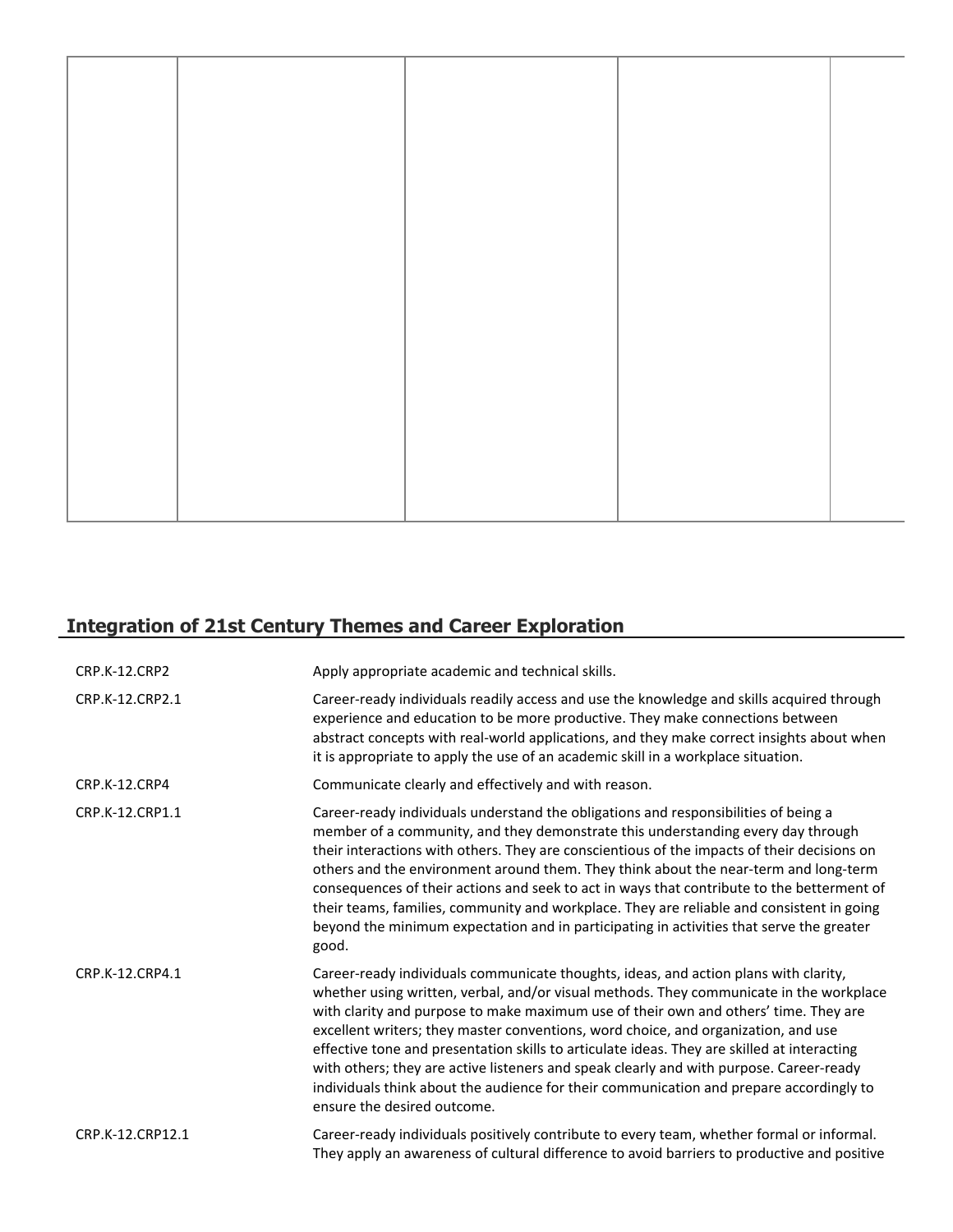|                | interaction. They find ways to increase the engagement and contribution of all team<br>members. They plan and facilitate effective team meetings. |
|----------------|---------------------------------------------------------------------------------------------------------------------------------------------------|
| CRP.K-12.CRP1  | Act as a responsible and contributing citizen and employee.                                                                                       |
| CRP.K-12.CRP12 | Work productively in teams while using cultural global competence.                                                                                |

# **Technology Integration**

| TECH.8.1.8 | Educational Technology: All students will use digital tools to access, manage, evaluate, and |
|------------|----------------------------------------------------------------------------------------------|
|            | synthesize information in order to solve problems individually and collaborate and to        |
|            | create and communicate knowledge.                                                            |

# **Interdisciplinary Connections**

| LA.WHST.6-8.2                   | Write informative/explanatory texts, including the narration of historical events, scientific<br>procedures/experiments, or technical processes.                                                          |
|---------------------------------|-----------------------------------------------------------------------------------------------------------------------------------------------------------------------------------------------------------|
| LA.RH.6-8.4                     | Determine the meaning of words and phrases as they are used in a text, including<br>vocabulary specific to domains related to history/social studies.                                                     |
| LA.RH.6-8                       | Reading History and Social Studies                                                                                                                                                                        |
| LA.8.CCSS.ELA-Literacy.CCRA.R.1 | Read closely to determine what the text says explicitly and to make logical inferences from<br>it; cite specific textual evidence when writing or speaking to support conclusions drawn<br>from the text. |
| LA.8.CCSS.ELA-Literacy.CCRA.R.2 | Determine central ideas or themes of a text and analyze their development; summarize<br>the key supporting details and ideas.                                                                             |
| LA.8.CCSS.ELA-Literacy.CCRA.W.1 | Write arguments to support claims in an analysis of substantive topics or texts, using valid<br>reasoning and relevant and sufficient evidence.                                                           |
| LA.8.CCSS.ELA-Literacy.CCRA.W.4 | Produce clear and coherent writing in which the development, organization, and style are<br>appropriate to task, purpose, and audience.                                                                   |
| LA.8.CCSS.ELA-Literacy.CCRA.W.7 | Conduct short as well as more sustained research projects based on focused questions,<br>demonstrating understanding of the subject under investigation.                                                  |
| CCSS.ELA-Literacy.RL.8.1        | Cite the textual evidence that most strongly supports an analysis of what the text says<br>explicitly as well as inferences drawn from the text.                                                          |
| CCSS.ELA-Literacy.W.8.1         | Write arguments to support claims with clear reasons and relevant evidence.                                                                                                                               |
| CCSS.ELA-Literacy.L.8.3         | Use knowledge of language and its conventions when writing, speaking, reading, or<br>listening.                                                                                                           |
|                                 | <b>Craft and Structure</b>                                                                                                                                                                                |
| LA.WHST.6-8                     | Writing History, Science and Technical Subjects                                                                                                                                                           |

# **Differentiation**

Students will be directed through choice to deepen their learning according to their skill level and interest.

Task requirements will be differentiated for struggling students with the cooperation of the assigned SPED teacher as deemed necessary.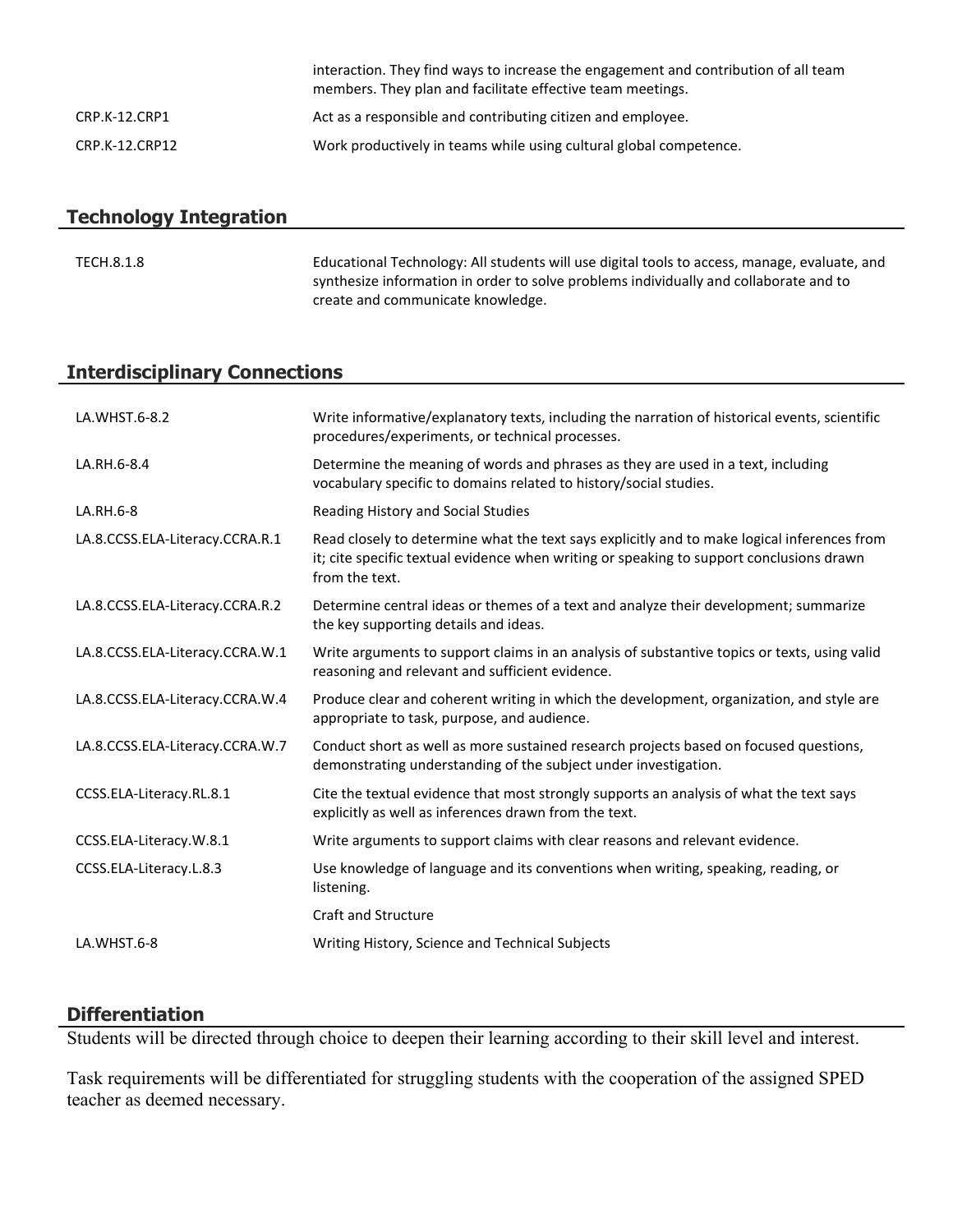### **Modifications & Accommodations**

Individual IEP's will be monitored and followed.

#### **Benchmark Assessments**

Document Based Question essays

continuation of English Language Arts proper grammar, punctuation, and spelling requirements

#### **Formative Assessments**

**Discussions** 

Homework assignments

worksheets

#### **Summative Assessments**

Chapter 6 test.

#### **Instructional Materials**

See lists in daily lessons above.

Non-fiction classroom novels

Historical Non-Fiction classroom novels

#### **Standards**

SOC.6.1.8.D.3.e Examine the roles and perspectives of various socioeconomic groups (e.g., rural farmers, urban craftsmen, northern merchants, and southern planters), African Americans, Native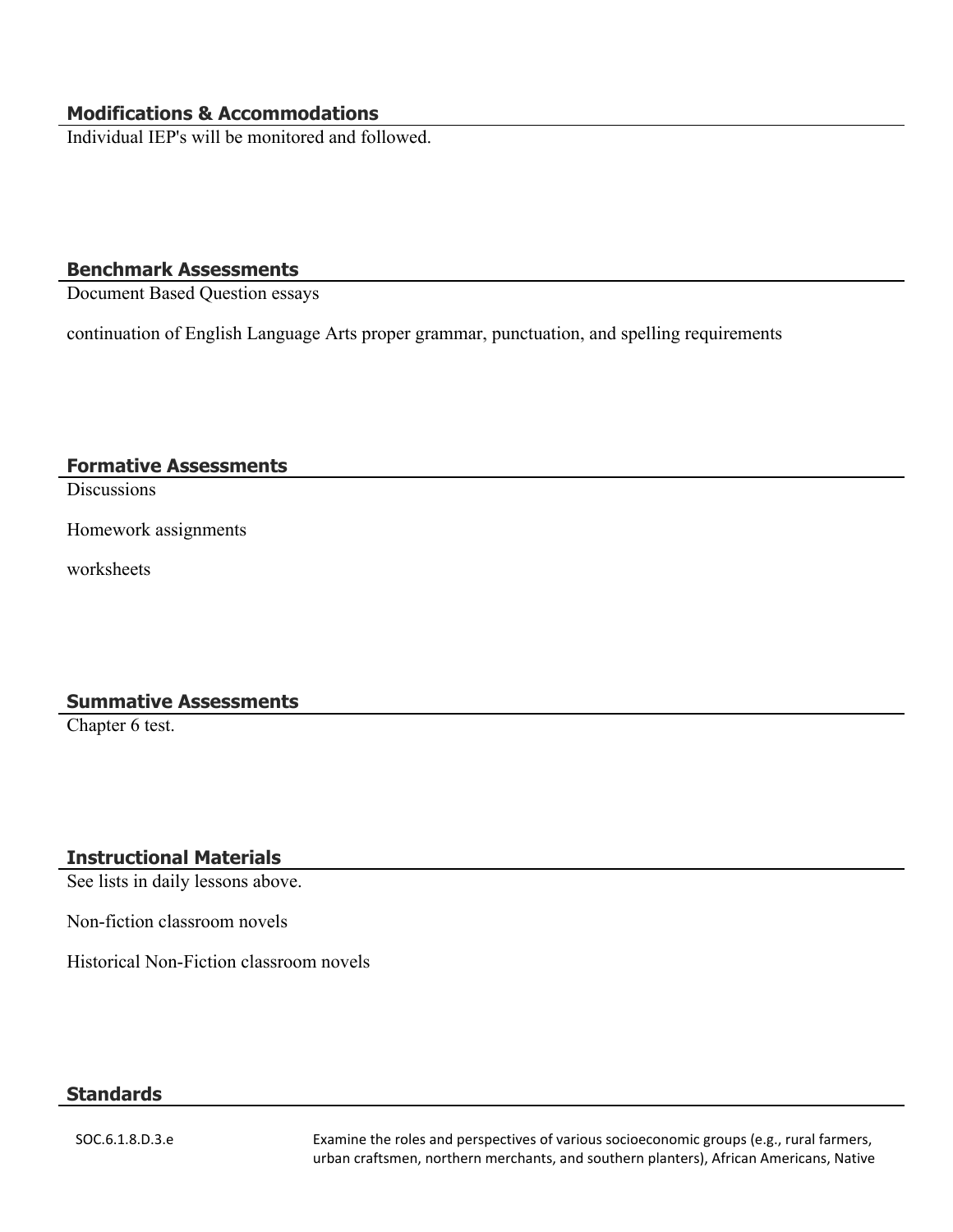|                                   | Americans, and women during the American Revolution, and determine how these groups<br>were impacted by the war.                                                                                                                                                                  |
|-----------------------------------|-----------------------------------------------------------------------------------------------------------------------------------------------------------------------------------------------------------------------------------------------------------------------------------|
| LA.6-8.CCSS.ELA-Literacy.RH.6-8.3 | Identify key steps in a text's description of a process related to history/social studies (e.g.,<br>how a bill becomes law, how interest rates are raised or lowered).                                                                                                            |
| LA.6-8.CCSS.ELA-Literacy.RH.6-8.4 | Determine the meaning of words and phrases as they are used in a text, including<br>vocabulary specific to domains related to history/social studies.                                                                                                                             |
| SOC.6.1.8.D.3.b                   | Explain why the Declaration of Independence was written and how its key principles<br>evolved to become unifying ideas of American democracy.                                                                                                                                     |
| SOC.6.1.8.D.3.f                   | Analyze from multiple perspectives how the terms of the Treaty of Paris affected United<br>States relations with Native Americans and with European powers that had territories in<br>North America.                                                                              |
| SOC.6.1.8.D.3.a                   | Explain how the consequences of the Seven Years War, changes in British policies toward<br>American colonies, and responses by various groups and individuals in the North American<br>colonies led to the American Revolution.                                                   |
| SOC.6.1.8.B.3.a                   | Assess how conflicts and alliances among European countries and Native American groups<br>impacted the expansion of the American colonies.                                                                                                                                        |
| SOC.6.1.8.D.3.d                   | Analyze how prominent individuals and other nations contributed to the causes,<br>execution, and outcomes of the American Revolution.                                                                                                                                             |
| CCSS.ELA-Literacy.RL.8.3          | Analyze how particular lines of dialogue or incidents in a story or drama propel the action,<br>reveal aspects of a character, or provoke a decision.                                                                                                                             |
| CCSS.ELA-Literacy.RI.8.1          | Cite the textual evidence that most strongly supports an analysis of what the text says<br>explicitly as well as inferences drawn from the text.                                                                                                                                  |
| CCSS.ELA-Literacy.RI.8.3          | Analyze how a text makes connections among and distinctions between individuals, ideas,<br>or events (e.g., through comparisons, analogies, or categories).                                                                                                                       |
| CCSS.ELA-Literacy.W.8.9           | Draw evidence from literary or informational texts to support analysis, reflection, and<br>research.                                                                                                                                                                              |
| CCSS.ELA-Literacy.W.8.9.b         | Apply grade 8 Reading standards to literary nonfiction (e.g., "Delineate and evaluate the<br>argument and specific claims in a text, assessing whether the reasoning is sound and the<br>evidence is relevant and sufficient; recognize when irrelevant evidence is introduced"). |
| CCSS.ELA-Literacy.W.8.10          | Write routinely over extended time frames (time for research, reflection, and revision) and<br>shorter time frames (a single sitting or a day or two) for a range of discipline-specific tasks,<br>purposes, and audiences.                                                       |
| CCSS.ELA-Literacy.SL.8.1          | Engage effectively in a range of collaborative discussions (one-on-one, in groups, and<br>teacher-led) with diverse partners on grade 8 topics, texts, and issues, building on others'<br>ideas and expressing their own clearly.                                                 |
| CCSS.ELA-Literacy.SL.8.1.a        | Come to discussions prepared, having read or researched material under study; explicitly<br>draw on that preparation by referring to evidence on the topic, text, or issue to probe and<br>reflect on ideas under discussion.                                                     |
| CCSS.ELA-Literacy.SL.8.1.b        | Follow rules for collegial discussions and decision-making, track progress toward specific<br>goals and deadlines, and define individual roles as needed.                                                                                                                         |
| CCSS.ELA-Literacy.SL.8.1.c        | Pose questions that connect the ideas of several speakers and respond to others'<br>questions and comments with relevant evidence, observations, and ideas.                                                                                                                       |
| CCSS.ELA-Literacy.SL.8.1.d        | Acknowledge new information expressed by others, and, when warranted, qualify or<br>justify their own views in light of the evidence presented.                                                                                                                                   |
| CCSS.ELA-Literacy.SL.8.4          | Present claims and findings, emphasizing salient points in a focused, coherent manner<br>with relevant evidence, sound valid reasoning, and well-chosen details; use appropriate<br>eye contact, adequate volume, and clear pronunciation.                                        |
| SOC.6.1.8.B.3.c                   | Use maps and other geographic tools to evaluate the impact of geography on the<br>execution and outcome of the American Revolutionary War.                                                                                                                                        |